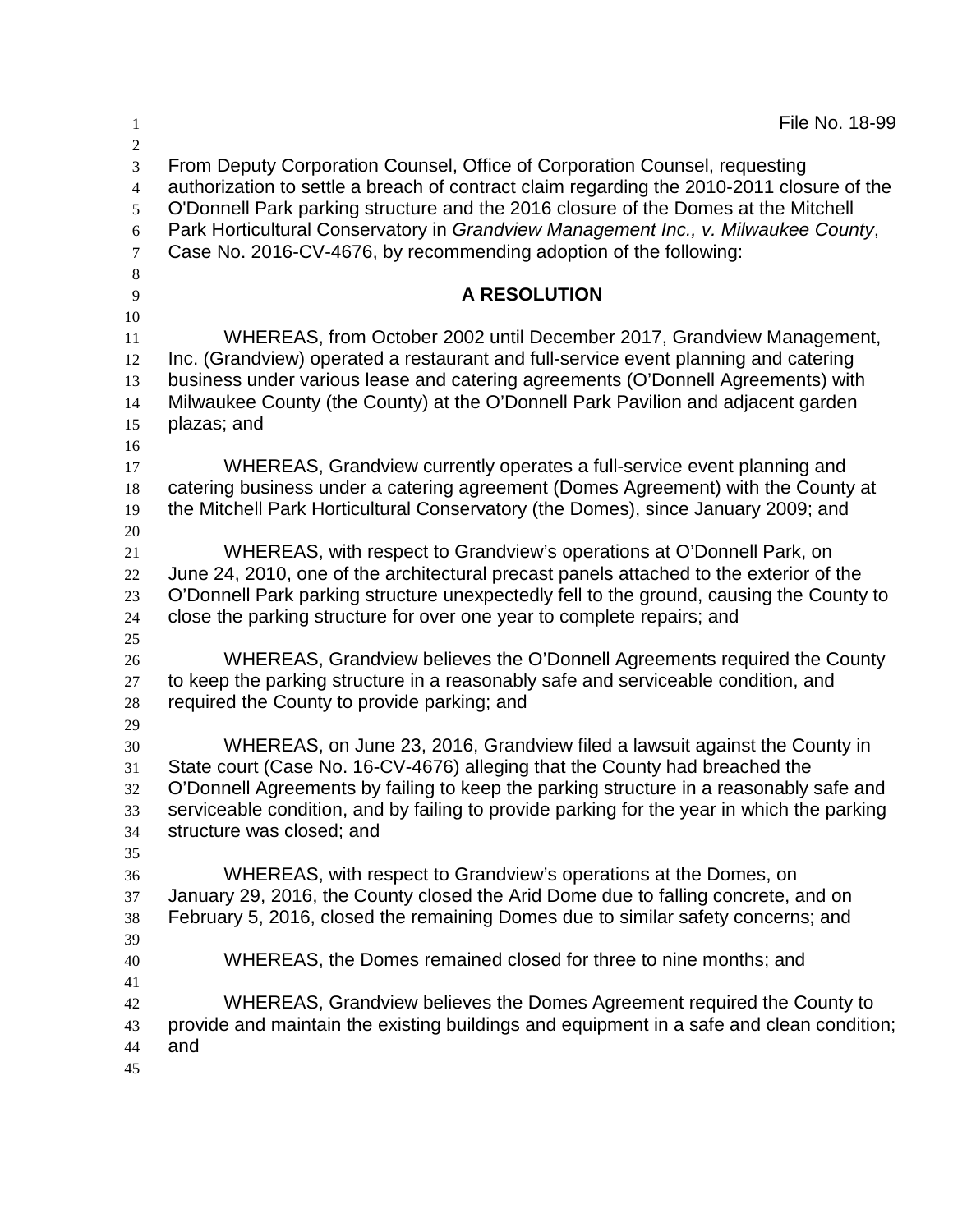WHEREAS, on April 11, 2016, Grandview filed a notice of claim against the County alleging that the County had breached the Domes Agreement by failing to keep the buildings and equipment in a safe and clean condition; and WHEREAS, in each instance, Grandview claims that the closure of the facilities caused it substantial damages, which include but are not limited to: lost revenue for cancelled or relocated events, staff parking costs, loss of employees, discounts and/or upgrade costs given to retain business, decreased sales, cost of purchasing and increased waste of inventory, costs of professional services, and payrolls costs; and WHEREAS, since the lawsuit and notice of claim were filed, Grandview and the County have diligently pursued a settlement of all current disputes related to O'Donnell Park and the Domes; and WHEREAS, the terms of the settlement have been incorporated into the attached Term Sheet; and WHEREAS, the Term Sheet has been reviewed by the Department of Parks, Recreation, and Culture, as well as the Offices of the Comptroller, County Executive, and Corporation Counsel; and WHEREAS, the Offices of the Comptroller and County Executive have recommended four changes, which include the following: 1. Instead of receiving seven percent of gross sales (food and beverage) for sales between \$0 - \$600,000 each contract year, the County receives eight percent; 2. The buy-out schedule of the Domes Agreement, if terminated, must depreciate during the year, either monthly or daily; 3. The amortization schedule for the heating, ventilation, and air conditioning unit at the Annex must depreciate during the year, either monthly or daily; and 4. The County must be permitted to close the Domes for inspection; provided, however, it gives adequate notice to Grandview so Grandview does not schedule events during the inspection periods. ; and WHEREAS, these recommended changes have been agreed to by Grandview; and WHEREAS, in recognition of these newly agreed to terms, the County has agreed to allow Grandview to book events at the Domes and the Annex through June 30, 2019, pending approval of this resolution; and